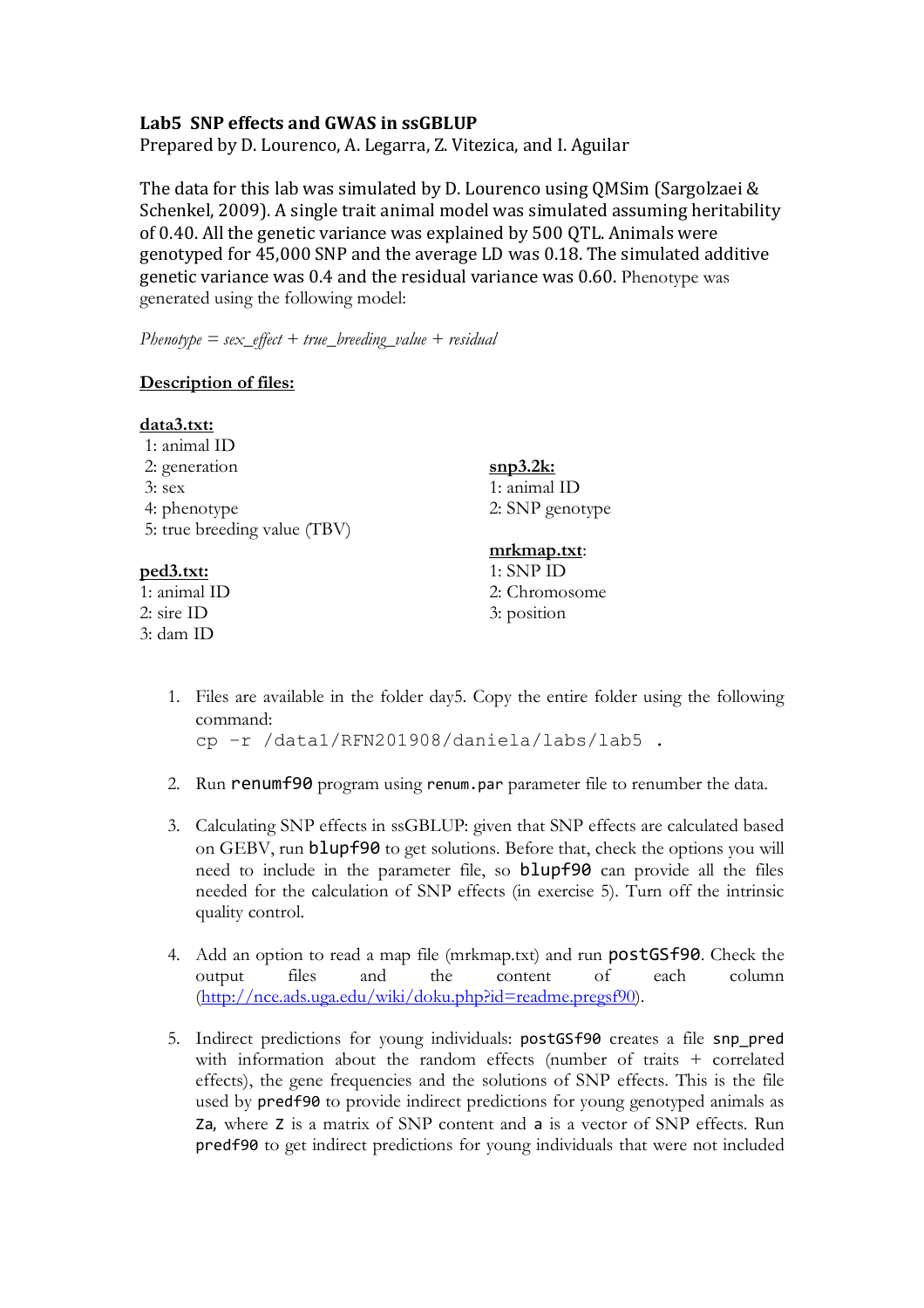in the blupf90 and postGSf90 runs. Genotypes for young animals are in a file called new\_animals

6. Single-step GWAS (ssGWAS): SNP effects computed based on GEBV are used to compute SNP weights or variance explained by SNP. The default way to calculate SNP weight (w) in postGSf90 is:

$$
w_i = 2p_i(1-p_i)a_i^2
$$

where  $p$  is the allele frequency and  $a$  is SNP effect. A new method that has better convergence properties has been recently implemented in postGSf90. This method is called nonlinearA and is described in VanRaden (2008) as:

$$
w_i = \text{CT}^{\frac{|\widehat{a_i}|}{sd(\widehat{a})} - 2}
$$

where CT is a constant set to 1.125, and  $\frac{|\widehat{a_l}|}{sd(\widehat{a})}$  is capped to 5 by default. To use this method, the following option should be used in postGSf90: OPTION which weight nonlinearA

Run postGSf90 including an option to calculate variance based on a window of 20 SNPs and an option to generate Manhattan plots. Use the default linear weight and the nonlinearA weight. Check the output files and compare results.

Hint 1: postGSf90 reads a file with weights for each SNP if OPTION weightedG file\_name is used. By default, all SNP have the same weight, so this file is actually a vector of dimension  $N \times 1$ ; where  $N$  is the number of SNP. If there are 50,000 SNP, the following awk command will create a vector of dimension  $50,000 \text{ x } 1$ : awk 'BEGIN { for (i==1;i<50000;i++) print 1}' > w.txt

Hint 2: postGSf90 prints Manhattan plots on the screen and also creates files for printing in R (Sft1e2.R and Vft1e2.R) and in Gnuplot (Sft1e2.gnuplot and Vft1e2.gnuplot).

7. Computing p-values for SNP in ssGWAS: Although variance explained by SNP (SNP weight) is useful in the context of breeding and genetics, p-values can be computed to declare significance of SNP. This computation requires the inverse of the LHS of the MME (Aguilar et al., 2019 - https://doi.org/10.1186/s12711- 019-0469-3). When p-values are computed, only 1 iteration should be used.

Run blupf90 and postGSf90 using the following option in both programs to obtain p-values for SNP: OPTION snp\_p\_value

8. Iterative WssGBLUP: The weights computed in exercise 6 can be used to construct a weighted genomic relationship matrix  $G_w = \frac{zDZ'}{2\sum p_i(1-p_i)}$ , and this matrix is used to compute new GEBV assuming SNP explain different proportions of variance. In this way, ssGBLUP becomes weighted ssGBLUP (WssGBLUP). The WssGBLUP is an iterative method, where weights are used in several rounds, until there is no more change between weights in iteration t and t-1. Usually, 3 to 5 rounds are enough to obtain convergence. Run one more round